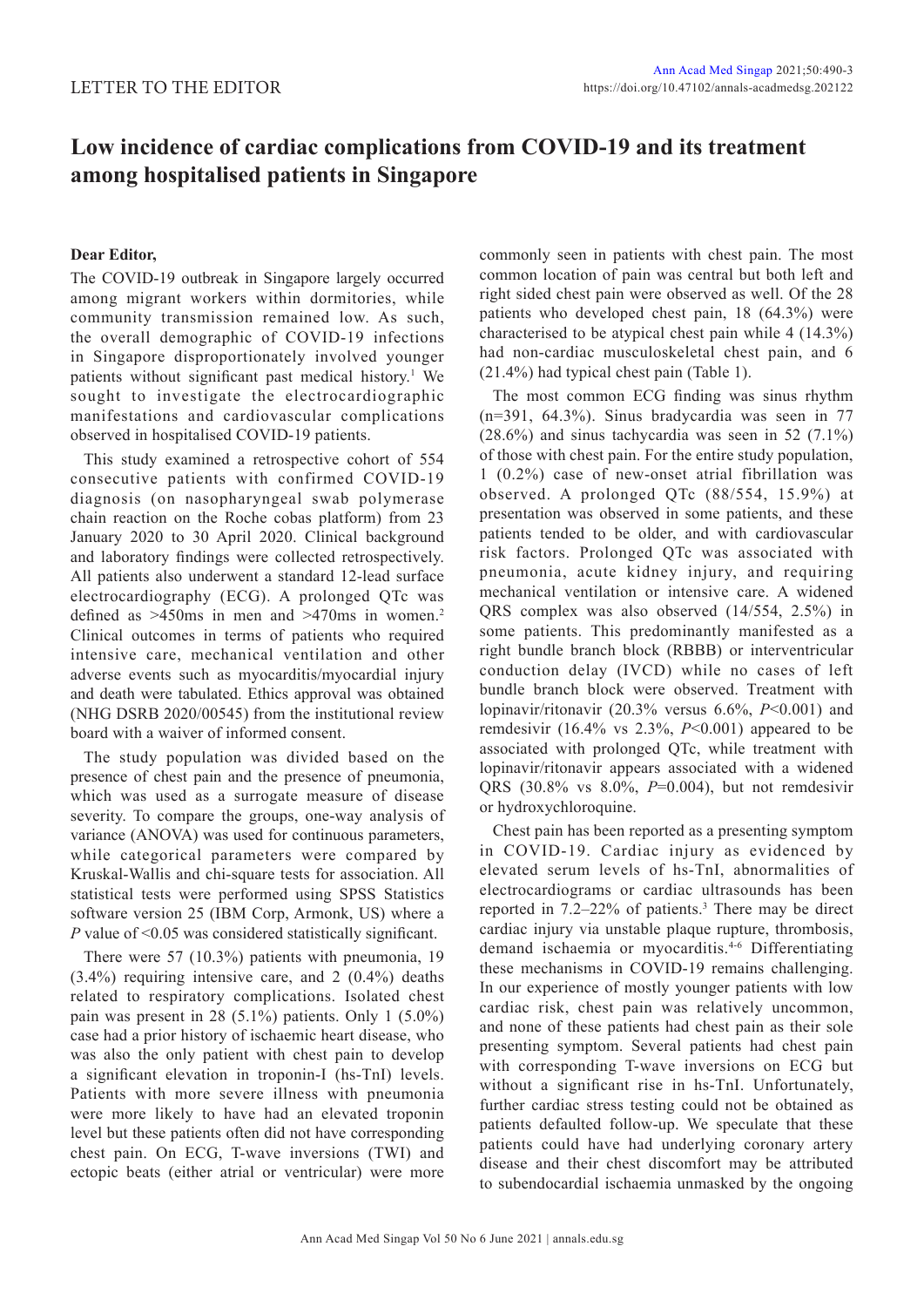| Table 1. Differences in demographics and clinical profile of patients with or without chest pain |                  |                       |                           |         |                        |                            |                |
|--------------------------------------------------------------------------------------------------|------------------|-----------------------|---------------------------|---------|------------------------|----------------------------|----------------|
| Parameter                                                                                        | $Overall(N=554)$ |                       | Pneumonia                 |         |                        | Chest pain                 |                |
|                                                                                                  |                  | Pneumonia<br>$(n=57)$ | No pneumonia<br>$(n=497)$ | P value | Chest pain<br>$(n=28)$ | No chest pain<br>$(n=526)$ | <b>P</b> value |
| Age, years                                                                                       | $37(\pm 12)$     | 49 $(±13)$            | $36(\pm 11)$              | 0.001   | $37(\pm9)$             | $37(\pm 12)$               | 0.977          |
| Sex (men), no. (%)                                                                               | 477 (86.9)       | 41 (71.0)             | 437 (88.6)                | 0.001   | 21 (75.0)              | 457 (87.5)                 | 0.055          |
| <b>Medical comorbidities</b>                                                                     |                  |                       |                           |         |                        |                            |                |
| Hypertension, no. (%)                                                                            | 53 (12.3)        | 15 (32.6)             | 38(9.8)                   | 0.001   | 4 (19.0)               | 49 (11.9)                  | 0.332          |
| Hyperlipidaemia, no. (%)                                                                         | 34(8.1)          | 15(33.3)              | 19(5.0)                   | 0.001   | 2(10.0)                | 32(8.0)                    | 0.744          |
| Diabetes mellitus, no. (%)                                                                       | 21(5.1)          | 7(16.3)               | 14(3.8)                   | 0.001   | 2(10.0)                | 19(4.8)                    | 0.303          |
| Ischaemic heart disease, no. (%)                                                                 | 5(1.2)           | 2(4.8)                | 3(0.8)                    | 0.084   | $1(5.0)$               | 4(1.0)                     | 0.114          |
| No past medical history, no. (%)                                                                 | 367 (90.4)       | 24(60.0)              | 343 (93.7)                | 0.001   | 16 (80.0)              | 351 (90.9)                 | 0.106          |
| Symptoms                                                                                         |                  |                       |                           |         |                        |                            |                |
| Chest pain, no. (%)                                                                              | 28(5.1)          | 4(7.0)                | 24(4.8)                   | 0.517   |                        |                            |                |
| Shortness of breath, no. (%)                                                                     | 16(3.9)          | 4(9.5)                | 12(3.2)                   | 0.068   | 3(14.3)                | 13(3.3)                    | 0.041          |
| Palpitations, no. (%)                                                                            | 2(0.5)           | (0)                   | 2(0.5)                    | 0.636   | $1(5.0)$               | 1(0.3)                     | 0.096          |
| Cough, no. (%)                                                                                   | 318 (63.5)       | 41 (75.9)             | 277 (62.0)                | 0.051   | 17 (73.9)              | 301(63.0)                  | 0.287          |
| Fever, no. (%)                                                                                   | 275 (49.6)       | 34 (59.6)             | 241 (48.5)                | 0.111   | 15 (53.6)              | 260 (49.4)                 | 0.669          |
| Asymptomatic, no. (%)                                                                            | 66 (11.9)        | $4(7.0)$              | 62(12.5)                  | 0.228   | (0)                    | 66 (11.9)                  | 0.567          |
| Laboratory investigations                                                                        |                  |                       |                           |         |                        |                            |                |
| Lymphocyte count, ×10 <sup>3</sup> /mm <sup>3</sup>                                              | $1.9 (\pm 2.0)$  | $1.5 (\pm 1.1)$       | $1.9 (\pm 2.1)$           | $0.100$ | $1.6 (\pm 0.6)$        | $1.9 (\pm 2.1)$            | 0.387          |
| Creatinine, µmol/L                                                                               | 79 (±30)         | 79 (±30)              | 88 (±78)                  | 0.001   | 75 ( $\pm$ 13)         | $80 (+31)$                 | 0.435          |
| AST, units/L                                                                                     | $38 (+48)$       | 64 (±141)             | 35 $(\pm 23)$             | 0.001   | $36 (+30)$             | $38 (+49)$                 | 0.837          |
| ALT, units/L                                                                                     | 46 (±44)         | 56 ( $\pm$ 89)        | 35 $(\pm 23)$             | 0.106   | $50~(\pm 74)$          | 45 (±42)                   | 0.652          |
| LDH, units/L                                                                                     | 436 (±423)       | 644 (±77)             | $414 (\pm 360)$           | 0.001   | 381 $(\pm 110)$        | 439 (±434)                 | 0.492          |
| C-reactive protein, mg/L                                                                         | 14(±27)          | 40 (±43)              | $11 (+23)$                | 0.001   | 8(46)                  | $14 (+27)$                 | 0.281          |
| Ferritin, ng/mL                                                                                  | $179 (+216)$     | 353 $(\pm 385)$       | $164 (\pm 187)$           | 0.001   | 153 ( $\pm 207$ )      | $180 (\pm 216)$            | 0.531          |
| Elevated troponin-I (defined as trop-I>17.5ng/L), no. (%)                                        | 5(0.9)           | 3(5.3)                | 2(0.4)                    | 0.069   | $1(3.6)$               | $4(0.8)$                   | 0.979          |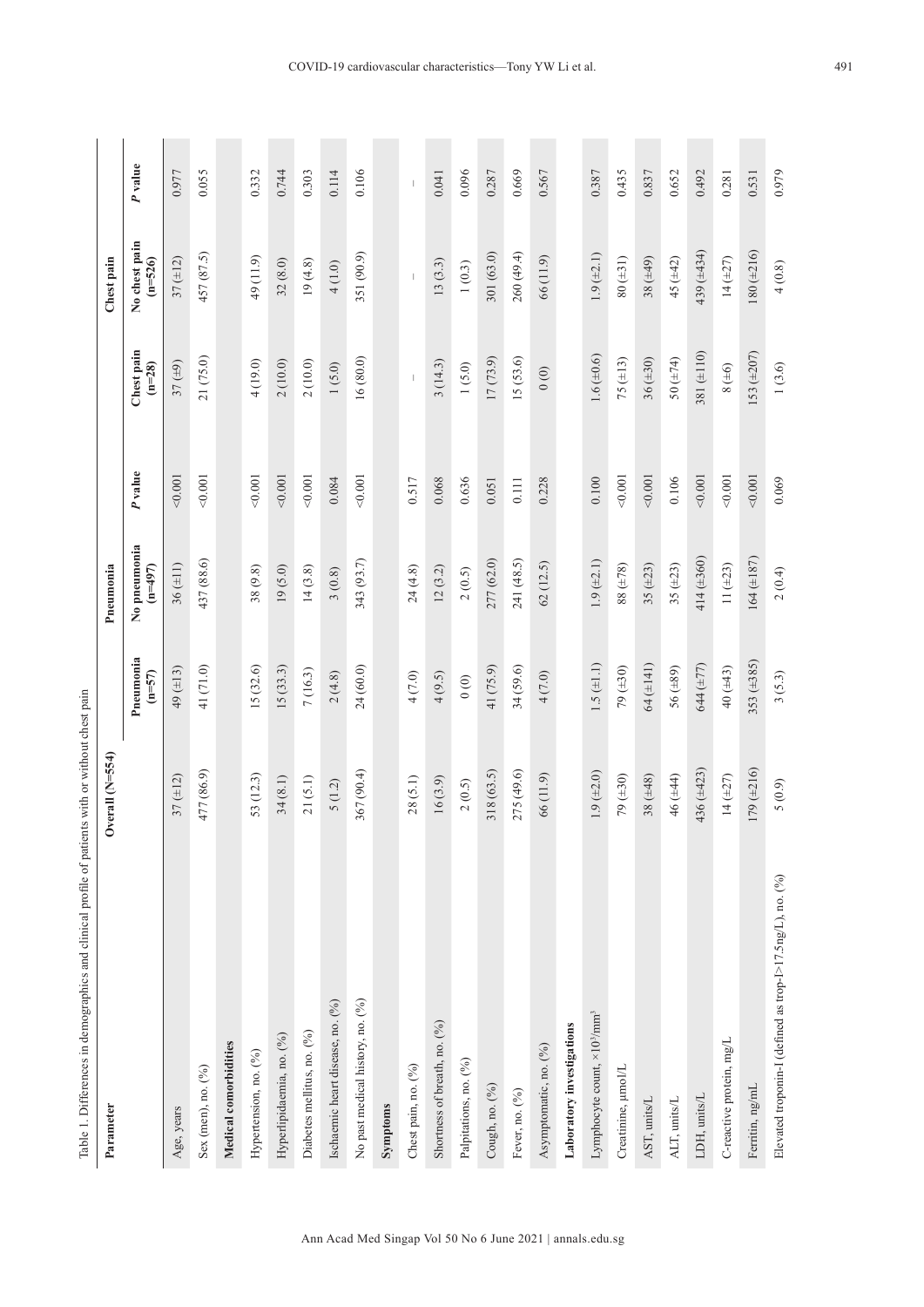| The content of the particle of products of products of the contents with on without client pain (Content of the content of |                   |                       |                           |              |                        |                              |                          |
|----------------------------------------------------------------------------------------------------------------------------|-------------------|-----------------------|---------------------------|--------------|------------------------|------------------------------|--------------------------|
| Parameter                                                                                                                  | Overall $(N=554)$ |                       | Pneumonia                 |              |                        | Chest pain                   |                          |
|                                                                                                                            |                   | Pneumonia<br>$(n=57)$ | No pneumonia<br>$(n=497)$ | P value      | Chest pain<br>$(n=28)$ | No chest pain<br>$(n = 526)$ | <b>P</b> value           |
| Electrocardiography                                                                                                        |                   |                       |                           |              |                        |                              |                          |
| Ventricular rate, per min                                                                                                  | $79 (+16)$        | (614)                 | $78 (\pm 16)$             | 0.003        | $73 (+15)$             | $79 (+16)$                   | 0.089                    |
| PR interval, ms                                                                                                            | $156 (\pm 33)$    | $155 (\pm 25)$        | $156 (\pm 27)$            | 0.958        | 145 ( $\pm$ 27)        | $156 (\pm 95)$               | 0.557                    |
| QRS duration, ms                                                                                                           | $89 (+12)$        | 93 ( $\pm 20$ )       | $88 \, (\pm 11)$          | 0.034        | $93 (\pm 18)$          | $89 (+12)$                   | 0.094                    |
| QTc interval, ms                                                                                                           | 420 (±24)         | 438 ( $\pm 29$ )      | 418 ( $\pm$ 23)           | 0.001        | 418 ( $\pm$ 23)        | 419 ( $\pm 25$ )             | 0.762                    |
| ${\bf P}$ axis                                                                                                             | 51 (±33)          | 48 (±16)              | 51 (±33)                  | 0.539        | 47 (±20)               | 41 $(+33)$                   | 0.499                    |
| $\mathbb R$ axis                                                                                                           | $44 (+32)$        | $32 (+35)$            | 45 (±31)                  | 0.005        | 33 $(\pm 27)$          | 45 ( $\pm 32$ )              | 0.069                    |
| $\rm {T}$ axis                                                                                                             | $37(\pm 26)$      | 43 ( $\pm$ 51)        | 36 ( $\pm 22$ )           | 0.088        | 31 $(+27)$             | $37 (\pm 26)$                | 0.262                    |
| Left ventricular hypertrophy, no. (%)                                                                                      | 27(4.9)           | 8 (14.0)              | 19(3.8)                   | 0.001        | 2(7.4)                 | 25(5.1)                      | 0.081                    |
| T wave inversions, no. (%)                                                                                                 | 32(5.7)           | 8 (14.0)              | 24(4.8)                   | 0.001        | 9(32.1)                | 23(4.4)                      | 0.001                    |
| Ectopic beats (premature atrial contractions or premature<br>ventricular contractions), no. (%)                            | 7(1.3)            | $\circledcirc$        | 7(1.4)                    | 0.836        | 2(7.1)                 | 5(0.9)                       | 0.008                    |
| Rhythm                                                                                                                     |                   |                       |                           | 0.033        |                        |                              | 0.207                    |
| Normal sinus rhythm, no. (%)                                                                                               | 391 (75.0)        | 39 (70.9)             | 352 (75.5)                | $\mathbb{L}$ | 18(64.3)               | 373 (75.7)                   |                          |
| Sinus bradycardia, no. (%)                                                                                                 | 77 (14.8)         | 9(16.4)               | 68 (14.6)                 | $\mathbf{I}$ | 8(28.6)                | 69(14.0)                     | $\overline{\phantom{a}}$ |
| Sinus tachycardia, no. (%)                                                                                                 | 52 (10.0)         | 6(10.9)               | 46 (9.9)                  | $\mathbf{I}$ | 2(7.1)                 | 50 (10.1)                    | $\overline{\phantom{a}}$ |
| Atrial fibrillation, no. (%)                                                                                               | 1(0.2)            | $1\,(1.8)$            | (0)                       | I            | (0)                    | 1(0.2)                       |                          |
| Clinical progress and outcomes                                                                                             |                   |                       |                           |              |                        |                              |                          |
| Pneumonia, no. (%)                                                                                                         | 57 (10.3)         |                       |                           |              | 4(14.3)                | 53 (10.1)                    | 0.475                    |
| Requiring oxygen, no. (%)                                                                                                  | 16(2.9)           | 8 (14.0)              | $8(1.6)$                  | 0.001        | $1\, (3.6)$            | 15(2.9)                      | 0.825                    |
| Persistent fever >72h, no. $(^{96})$                                                                                       | 40 $(7.3)$        | 16(29.1)              | 24(4.8)                   | 0.001        | (0)                    | 40 (7.7)                     | 0.128                    |
| Acute kidney injury, no. (%)                                                                                               | 45(8.1)           | 7(12.3)               | 38 (7.6)                  | 0.208        | $1(3.6)$               | 44(8.4)                      | 0.366                    |
| Required intensive care, no. (%)                                                                                           | 19(3.4)           | 13(23.2)              | 6(1.2)                    | 0.001        | 1(3.6)                 | 18(3.4)                      | 0.971                    |
| Required mechanical ventilation, no. (%)                                                                                   | 16(2.9)           | 11(19.3)              | 5(1.0)                    | 0.001        | $1\ (3.6)$             | 15(2.9)                      | 0.825                    |
| Myocarditis/Myocardial injury, no. (%)                                                                                     | 3(0.7)            | 3(7.3)                | $0\ (0)$                  | 0.001        | 1(5.0)                 | 2(0.5)                       | 0.022                    |
| Death, no. (%)                                                                                                             | 2(0.5)            | 2(3.5)                | (0)                       | 0.001        | (0)                    | 2(0.5)                       | 0.748                    |

and clinical profile of patients with or without chest pain (Cont'd) Table 1. Differences in demographics and clinical profile of patients with or without chest pain (Cont'd) mhico Table 1 Differences in deme